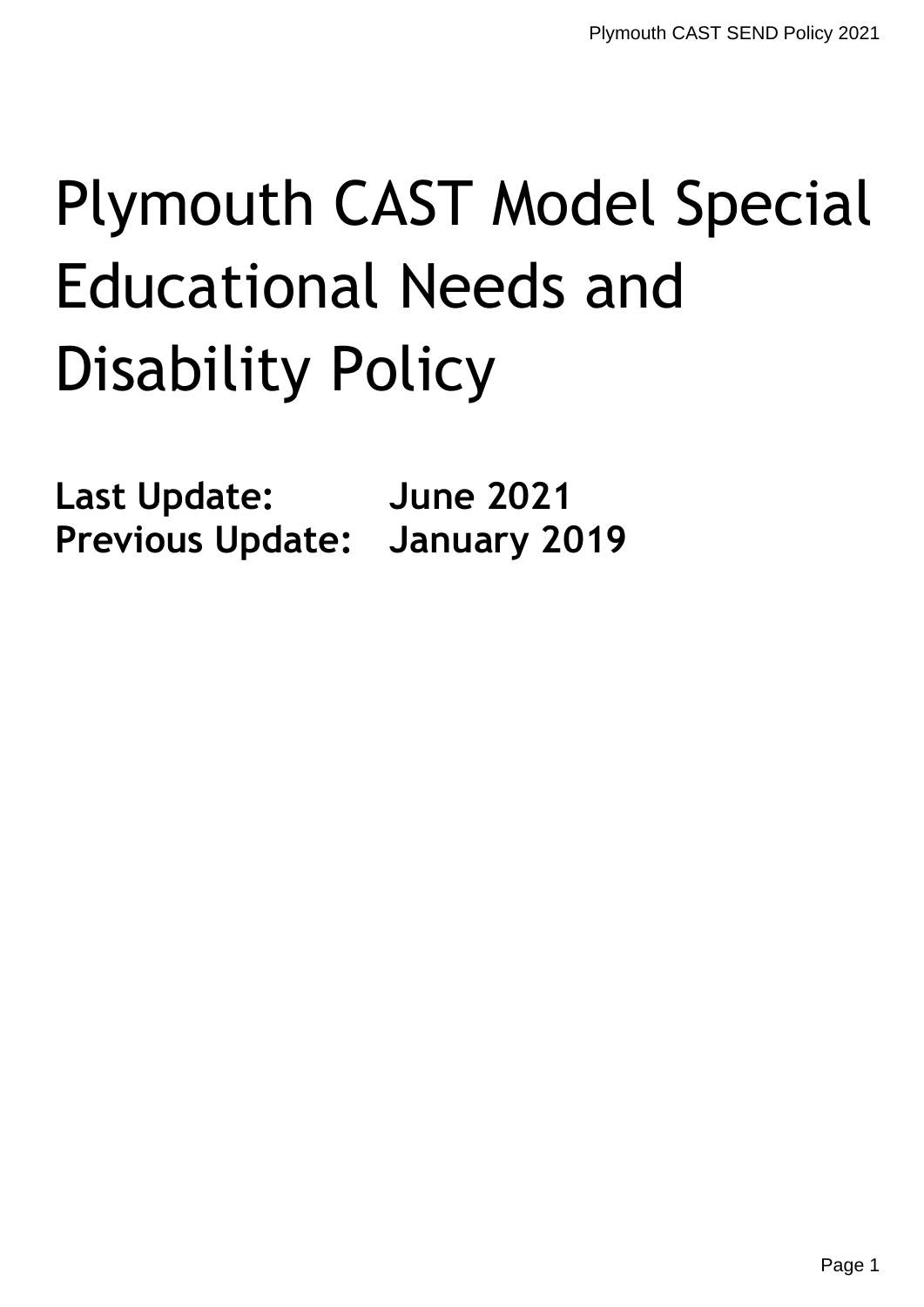## **Document Control**

### **Changes History**

| Version | Date      | Amended by                                                   | Recipients              | <b>Purpose</b>                 |
|---------|-----------|--------------------------------------------------------------|-------------------------|--------------------------------|
|         |           |                                                              |                         |                                |
| 2.0     | June 2021 | Kevin Butlin - Director of<br><b>Education and Standards</b> | All Plymouth CAST staff | <b>Statutory Policy Review</b> |
|         |           |                                                              |                         |                                |
|         |           |                                                              |                         |                                |

#### **Approvals**

This policy requires the following approvals:

| Board | Chair | <b>CEO</b> | Date Approved | Version | Date for Review  |
|-------|-------|------------|---------------|---------|------------------|
|       |       |            | 23/07/2021    | 3.0     | <b>July 2022</b> |
|       |       |            |               |         |                  |
|       |       |            |               |         |                  |

#### **National/Local Policy**

 $\checkmark$ This policy must be localised by schools

 $\Box$  This policy must not be changed, it is a National Policy (only change logo, contact details and yellow highlighted sections)

#### **Position with the Unions**

Does the policy require consultation with the National Unions under our recognition agreement? □ Yes □ No If yes, the policy status is: □ Consulted and Approved □ Consulted and Not Approved □ Awaiting Consultation

#### **Distribution**

This document has been distributed to:

| <b>Position</b>                  | Date    | <b>Version</b> |
|----------------------------------|---------|----------------|
| All Plymouth CAST HTs            | 28/9/21 | 3.0            |
| All Plymouth CAST SENCOs         | 28/9/21 | 3.0            |
| Plymouth CAST Directors and SELT | 28/9/21 | 3.0            |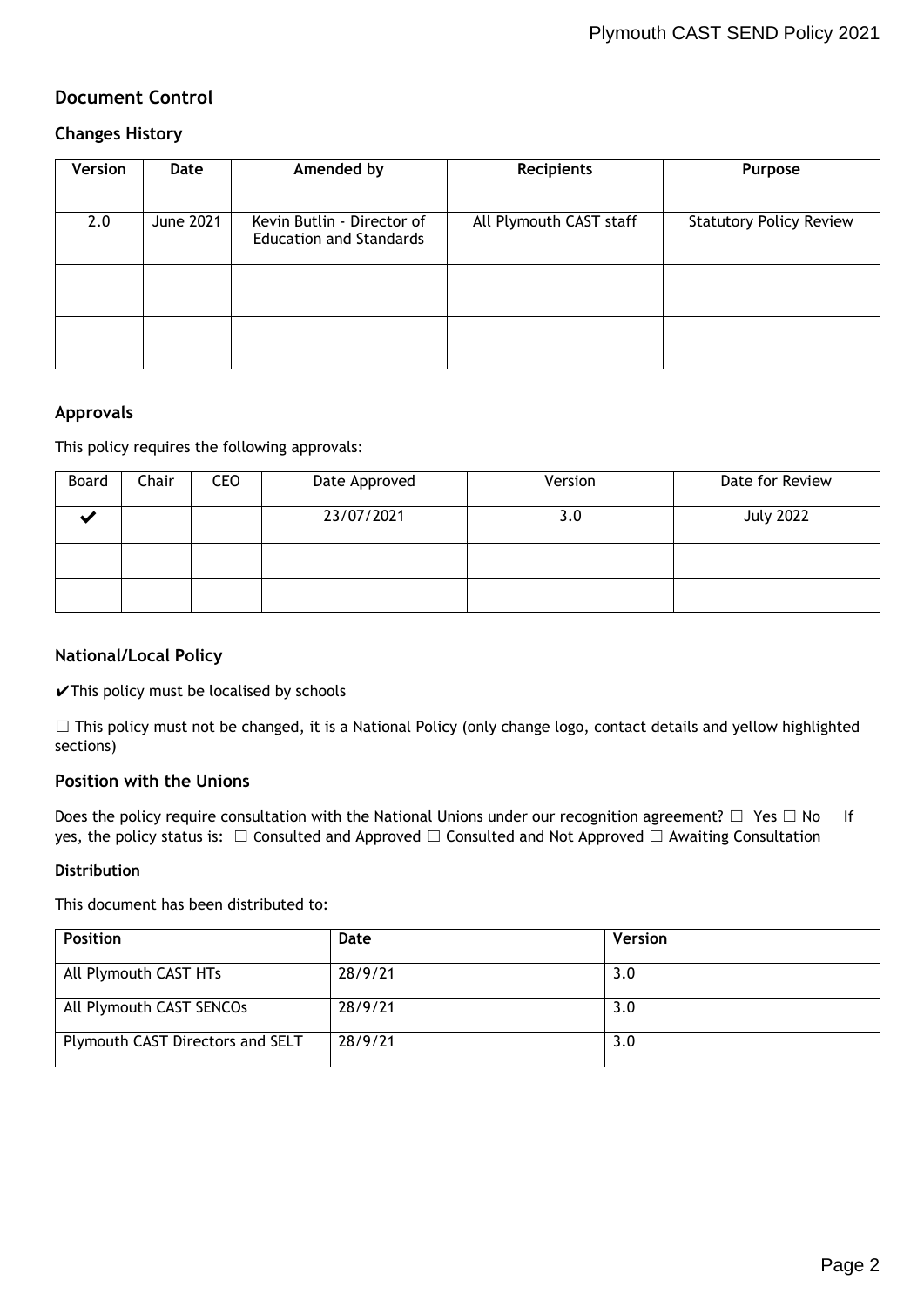## **Contents**

| The Mission of the Catholic Church and Safeguarding      | Page 4  |
|----------------------------------------------------------|---------|
| Purpose                                                  | Page 4  |
| Terminology                                              | Page 5  |
| 1. Introduction                                          | Page 5  |
| 2. Vision                                                | Page 6  |
| 3. Principles                                            | Page 6  |
| 4. The Plymouth CAST SEND Approach and strategy          | Page 6  |
| 5. Definition of SEND                                    | Page 6  |
| 6. Working across Education, Health and Care             | Page 7  |
| 7. Accurate and early identification                     | Page 7  |
| 8. Early Years and Nursery Provision                     | Page 7  |
| 9. Primary, Secondary and post-16 provision              | Page 8  |
| 10. Securing excellent outcomes for pupils who have SEND | Page 9  |
| 11. Supporting out schools                               | Page 9  |
| 12. The role of the SENCO                                | Page 10 |
| 13. Remote Learning                                      | Page 10 |
| 14. Careers Education                                    | Page 11 |
| 15. Extra-Curricular Activities                          | Page 11 |
| 16. Behaviour Policy and Exclusions                      | Page 11 |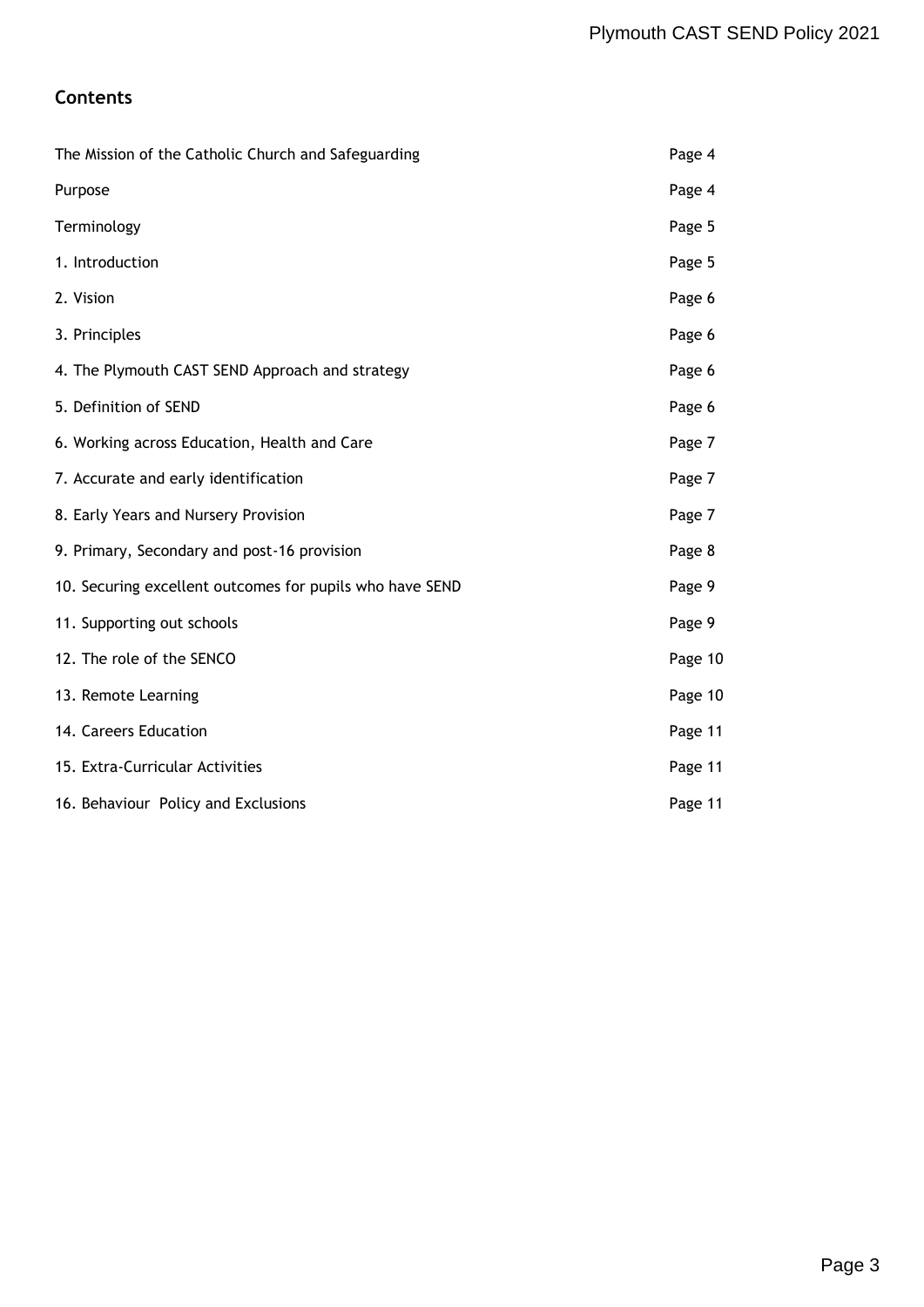## Key Contacts for SEND at the School and the Trust

## **Key Personnel**

**Special Educational Needs Coordinator (SENCO)**: Nicola Slack Contact details: email: [senco@st-marysrc.devon.sch.uk](mailto:senco@st-marysrc.devon.sch.uk) Telephone: 01364 642389

#### **The nominated SEND governor is:** Deborah Fisher

Contact details: email: [deborah.fisher@prcdtr.org.uk](mailto:deborah.fisher@prcdtr.org.uk) Telephone: 01364 645421

#### **The Headteacher is:** Nicola Slack

Contact details: email: [head](mailto:head@st-marysrc.devon.sch.uk)@st[-marysrc.devon.sch.uk](mailto:head@st-marysrc.devon.sch.uk) Telephone: 01364 642389

**The Chair of Governors is:** Lesley Clark Contact details: email: *Iclark@buckfast.org.uk* Telephone: 01364 645571

**Plymouth CAST lead for SEND:** Kevin Butlin (Director of Education and Standards)

Contact details: email: kevin.butlin@plymouthcast.org.uk Telephone: 07513 136390

## **Plymouth CAST Model SEND Policy 2018**

**Governors' Committee Responsible for local dissemination and monitoring**: ECM Committee **Governor Lead**: Deborah Fisher

**Date adopted by local governing body:** 

## **The Mission of the Catholic Church and Safeguarding**

"The Catholic Church and its individual members will undertake appropriate steps to maintain a safe environment for all and to practise fully and positively Christ's Ministry towards children, young people and adults at risk and to respond sensitively and compassionately to their needs in order to help keep them safe from harm. This is demonstrated by the provision of carefully planned activities for children, young people and adults, caring for those hurt by abuse and ministering to and robustly managing those who have caused harm." *[Source: National Catholic Safeguarding Commission - Policy Statement February 2016*

#### **Purpose**

The purpose of this policy is to provide staff, volunteers and governors with the framework by which pupils with SEND should be included and educated in our schools, and to inform parents and guardians how we will identify need, establish effective provision and improve outcomes for children and young people who have SEND while they are in our schools.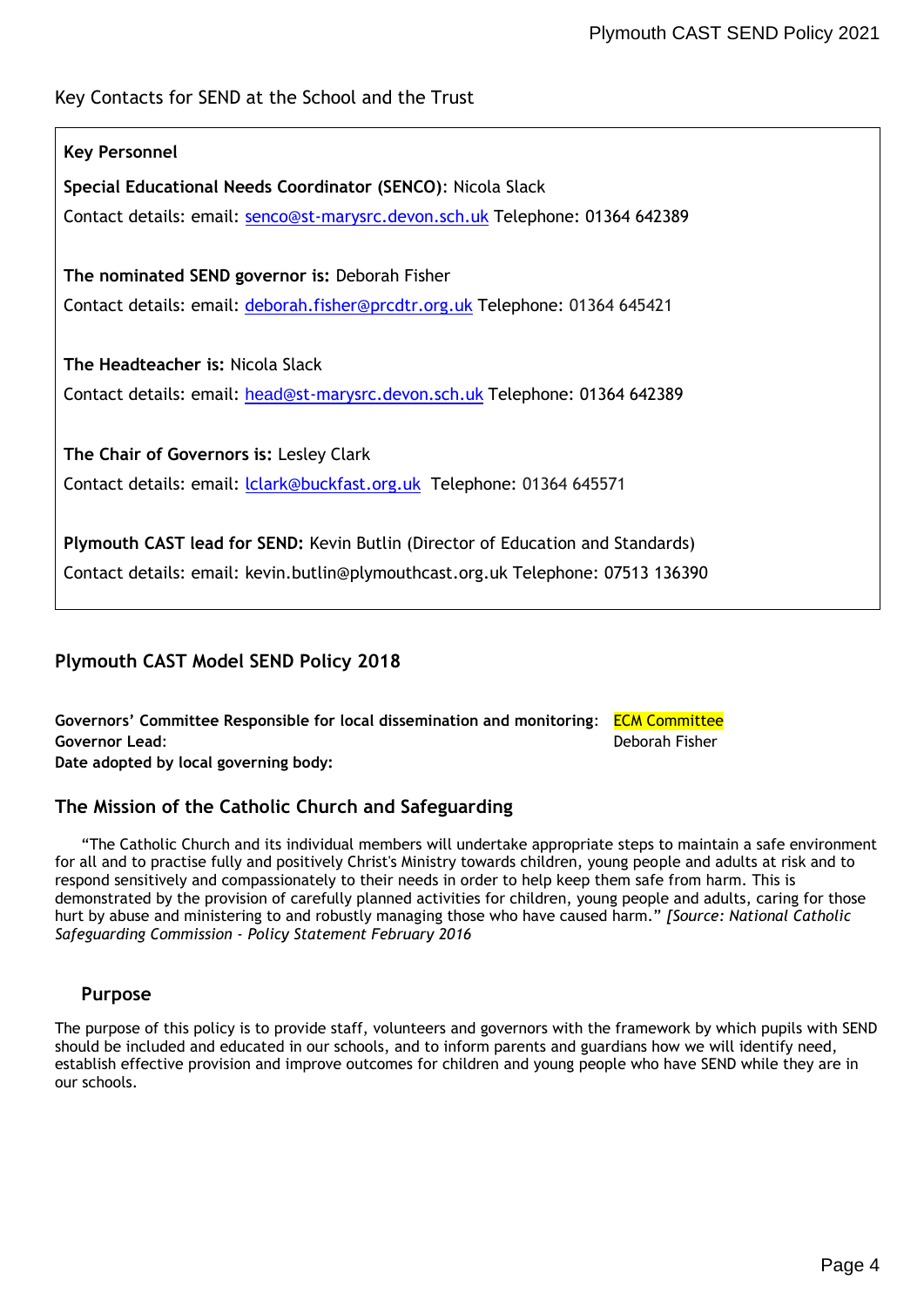#### **Terminology**

**SEND** is an acronym for Special Educational Needs and/or Disabilities.

**Child** includes everyone under the age of 18.

**Parents** refers to birth parents and other adults who are in a parenting role, for example step-parents, foster carers and adoptive parents.

**SENCO** is an acronym for the Special Educational Needs Coordinator who is the leader within a school responsible for SEND provision. By law, the SENCO must be a qualified teacher.

**Education, Health and Care plan** (EHC plan) details the education, health and social care support that is to be provided to a child or young person who has SEN or a disability and has been awarded a 'statutory assessment'. It is drawn up by the local authority after an EHC needs assessment of the child or young person has determined that an EHC plan is necessary, and after consultation with relevant partner agencies.

**Early identification** of SEND is a key principle of the SEND Code of Practice 2014. Schools should have systems and processes in place, in collaboration with their local area, to ensure that pupils who have SEND are identified as quickly as possible.

**Special educational provision** is provision that is different from or additional to that normally available to pupils or students of the same age, which is designed to help children and young people with SEN or disabilities to access the National Curriculum at school or to study at college.

**Inclusion** is the principle that children with Special Educational Needs and/or a Disability have the right to be educated alongside other children from their community.

**Annual review** is the review of an EHC plan which the local authority must make as a minimum every 12 months.

**Early years provider** is a provider of early education places for children under five years of age. This can include state-funded and private nurseries as well as child minders.

**Local Offer.** Local authorities in England are required to set out in their Local Offer information about provision they expect to be available across education, health and social care for children and young people in their area who have SEN or are disabled, including those who do not have Education, Health and Care (EHC) plans. Local authorities must consult locally on what provision the Local Offer should contain.

**Local Area** is the term used for all the services that make up the local offer within a local authority. Therefore, the local area includes schools, health and care providers, charities and any service that works for the benefit of pupils who have SEND and their families.

**Local Authority** is a local government body that is officially responsible for all the public services and facilities in a particular area. For example, Devon County Council or Plymouth City Council.

## **1. Introduction**

This policy has been written to meet the expectations within the law and statutory guidance from September 2014 and to reflect the Special educational needs and disability code of practice: 0-25 years (July 2014). It sets our vision and principles for children and young people who have SEND.

The policy sets out our expectations for all our schools and those regarding joint working with parents, local authorities and our health and social care partners. These expectations will ensure we are compliant with both the letter and spirit of the SEND reforms and serve to improve outcomes for young people who have special educational needs and/or disabilities.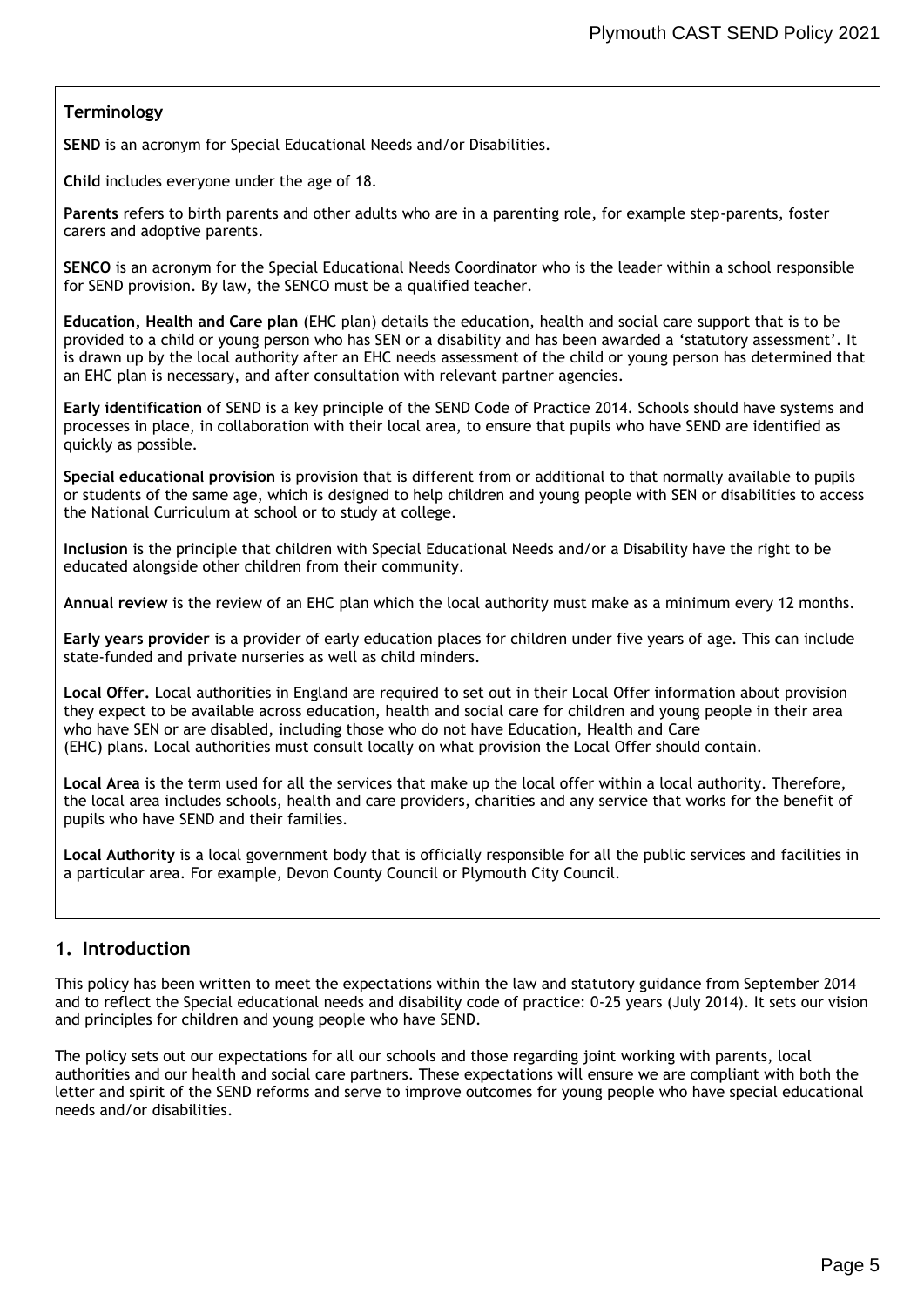## **2. Vision**

Our vision for children and young people with special educational needs and disabilities is the same as for all children in our academies. We aim to provide outstanding education to all children and young people. We are fully inclusive in our provision in terms of social background, ability, ethnicity, religion, gender, or sexuality. We strive to ensure access for all to educational excellence in preparing young people for their futures, seeking to continually improve levels of attainment and progress for all, and secure the highest levels of achievement appropriate to the individual learner.

### **3. Principles**

- We shall ensure that all our schools have regard to the views, wishes and feelings of the child or young person who has SEND and the child's parents or carers.
- We shall work closely with and support the local authorities in which our schools are located to assist them in fulfilling their obligations under Part 3 of the Children and families Act 2014 and its associated guidance.
- We shall ensure that each of our schools has procedures in place which allow them to fulfil both their statutory duties and support the wider vision and ethos contained in the SEND Code of Practice (July 2014).

All schools will operate within the law, including:

- part 3 of the Children and Families Act 2014
- the Special educational Needs and Disability Regulations 2014
- the Special Educational Needs (Personal Budgets) Regulations 2014
- the Equality Act 2010.

All schools will follow the statutory guidance in full, including that within:

- the special educational needs and disability code of practice: 0 to 25 years
- the transition to a new 0-25 special educational needs and disability system.

## **4. The Plymouth CAST SEND Approach and strategy**

Plymouth CAST will promote an approach in all our schools of improving outcomes for children and young people who have SEND. Our approach is based on four principles that are the key priorities within the trust's SEND strategy. Our priorities are:

- making the best use of resources to close gaps in provision
- improving outcomes by strengthening inclusion
- implementing effective policy, systems and processes relating to the trust and school SEND offers
- building capacity in SEND leadership through effective networking

## **5. Definition of SEND**

- A child or young person has special educational needs if they have a learning difficulty or disability which calls for special educational provision to be made for him or her.
	- A child of compulsory school age or a young person has a learning difficulty or disability if he or she:
		- has a significantly greater difficulty in learning than the majority of others of the same age, or
		- has a disability which prevents or hinders him or her from making use of facilities of a kind generally provided for others of the same age in mainstream schools or mainstream post- 16 institutions.

For children aged two or more, special educational provision is educational or training provision that is additional to or different from that made generally for other children or young people of the same age by mainstream schools, maintained nursery schools, mainstream post-16 institutions or by relevant early years providers. For a child under two years of age, special educational provision means educational provision of any kind.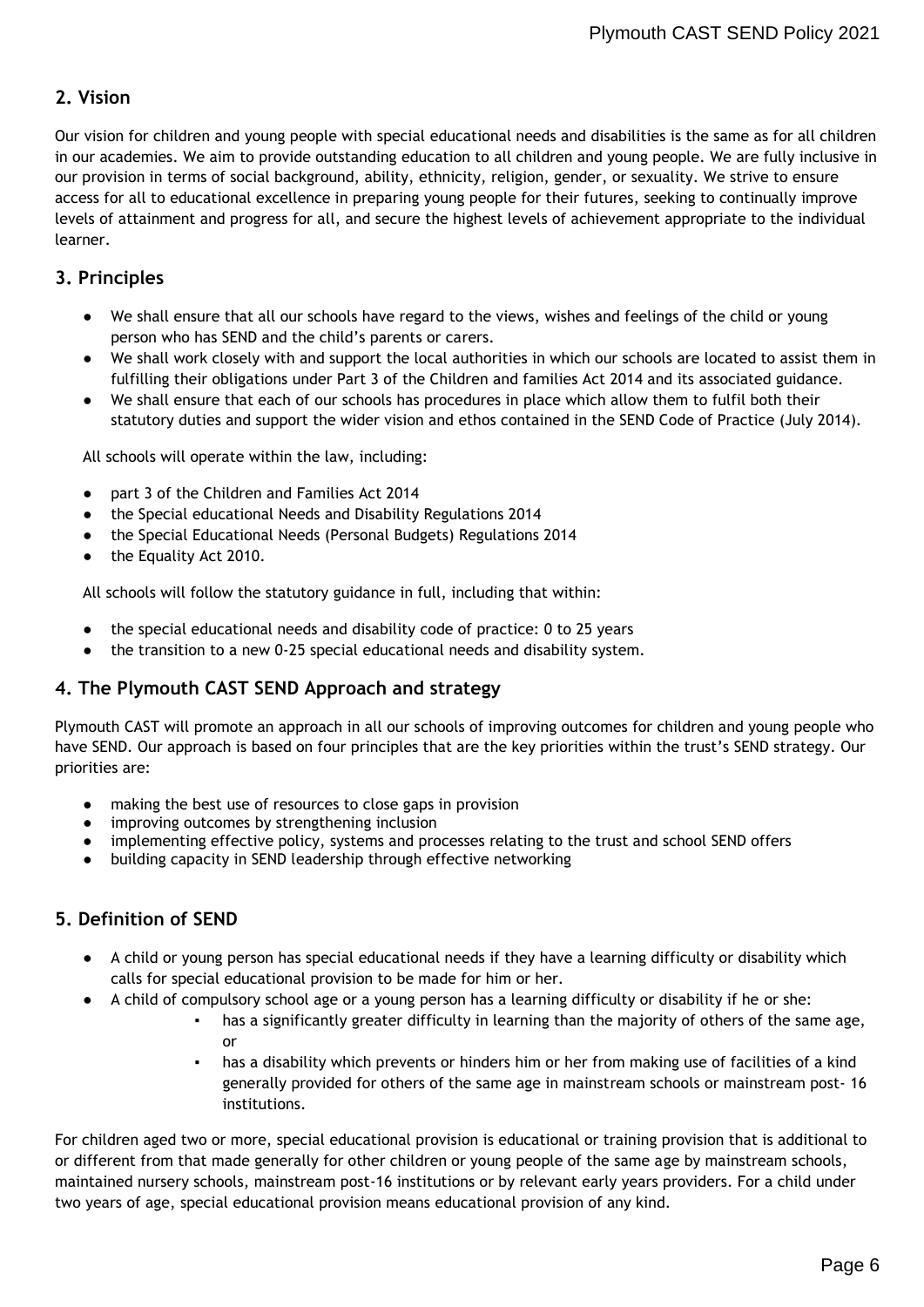## **6. Working Across Education, Health and Care**

We will work jointly with education, health and care bodies, including the local authorities where our schools are located, and professionals to secure effective outcomes for young people in our schools.

Each CAST school will cooperate with the relevant Local Authority in developing and reviewing its Local Offer.

Each CAST school will make reasonable adjustments for disabled young people (including the provision of auxiliary aids and services) and will make arrangements to support those with medical conditions.

We shall work with our schools, local and national providers to secure the services needed to improve outcomes for children and young people who have SEND. These services could include speech and language therapy, physiotherapy, occupational therapy, education psychology, mental health services, other health and social care professionals.

#### **7. Accurate and timely identification**

Our Early Years and Nursery providers will ensure that screening procedures are in place to identify children with SEND early and to ensure that they receive the support they need.

All CAST schools will undertake an early assessment when pupils enter their schools, reviewing a young person's skills and attainment, while considering any information provided by previous settings.

As part of the screening process, school leaders will consider any evidence that the child or young person may have a disability under the Equality Act 2010 and make reasonable adjustments for them. The details of how the school plans to meet the needs of any child or young person with a disability should be shared immediately with the CAST central team via the school's Education and Standards Manager (ESM).

The senior executive leader for SEND in the trust will support school leaders and SENCOs to secure accurate and early identification of needs. Pupils' needs will be categorised into the four main areas of need, as detailed in the Code of Practice. Once categorised, pupils with identified SEND should be recorded on the school's SEND register.

The 'SEND Code of Practice' (January, 2015) identifies four broad categories. These are:

- 1. **Communication and interaction**, including Speech and Language difficulties and Autistic Spectrum Disorders
- 2. **Cognition and learning**, including specific learning difficulties e.g. dyslexia
- 3. **Social, emotional and mental health**, including anxiety, depression and ADHD
- 4. **Sensory or Physical**, including hearing, visual or physical disabilities

Plymouth CAST leaders will ensure that systems and processes associated with the effective identification of learners with SEND are consistently applied according to local area criteria within each school in the trust. School leaders will utilise this to ensure equitable provision across CAST schools.

#### **8. Early Years and Nursery Provision**

As an inclusive Trust, our aim is for children with SEND to be educated alongside children who do not have SEND.

Our Early Years or Nursery providers will designate a qualified teacher to be responsible for coordinating SEND provision (the SENCO) who will either be an experienced SENCO or have or be working towards the prescribed qualification.

We shall inform parents when we are considering making special provision for a child and shall then work in partnership with them to co-produce the support needed and secure best outcomes, taking full account of their views and wishes.

We shall adopt a graduated approach with four stages of action: assess, plan, do and review as set out in the SEND Code of Practice 5.36-5.46.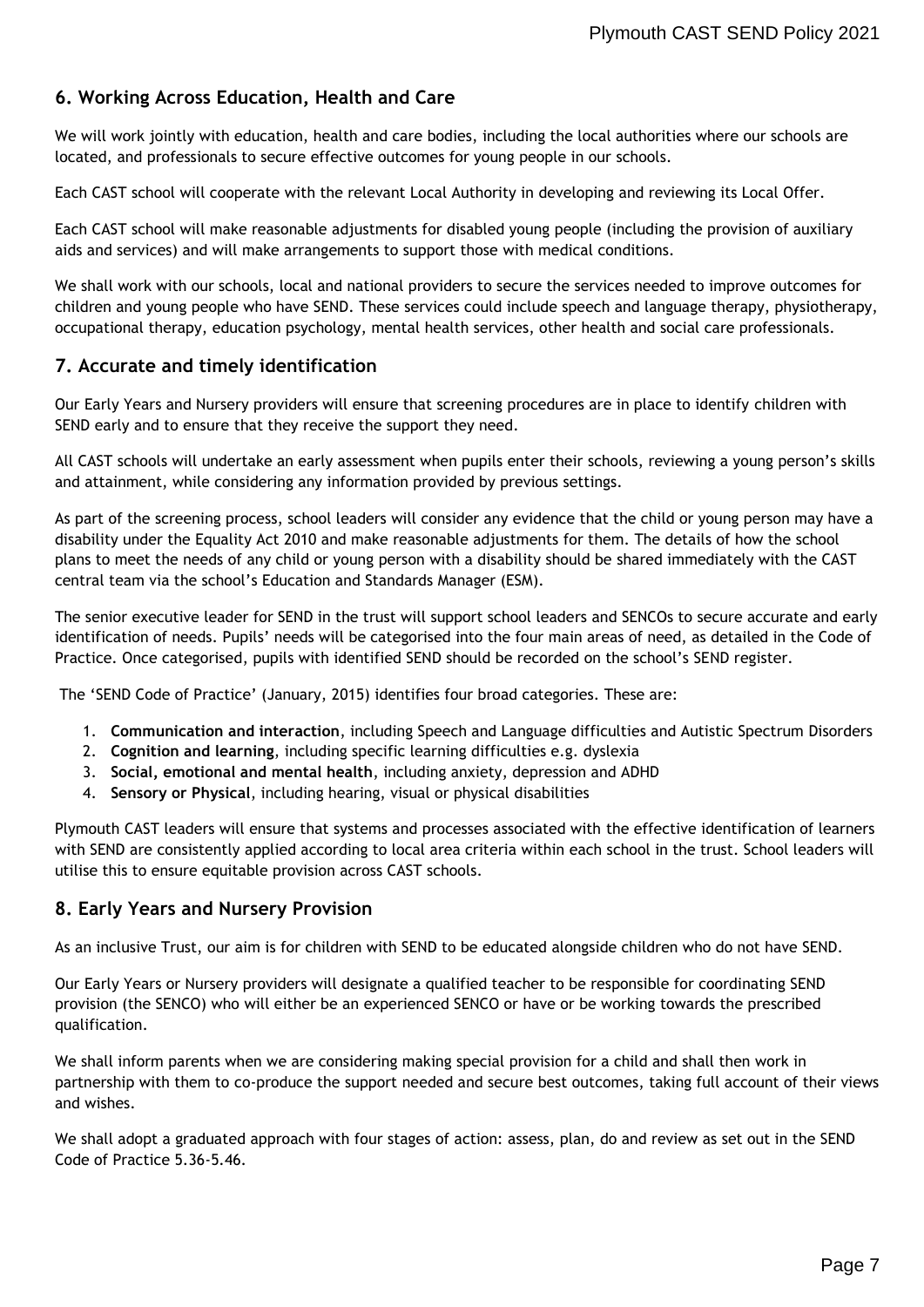Each Nursery or early years provider shall prepare an annual report on the implementation of our SEND policy including:

- arrangements for the admission of disabled children
- steps being taken to prevent disabled children from being treated less favourably than others
- the accessibility plan and how it will be improved over time
- how the setting organises effective coproduction of provision with children and their parents.

#### **9. Primary, Secondary and post-16 provision**

Schools will have measures in place to accurately identify children and young people with SEND and will place such pupils on 'SEN Support' in consultation with their parents or carers. When necessary, school leaders will make statutory assessment applications to their local authorities whenever they believe a child requires an education, health and care plan. School leaders must be aware of the criteria for assessment agreed by their local authority. All pupils identified as 'SEN Support', going through a statutory assessment and those with an education, health and care plan will be recorded on a SEND register. The register will be regularly reviewed by leaders, as well as annually alongside the ESM linked to the school.

CAST schools will do everything they can to meet the needs of children and young people who have SEND, including delivering the education elements of an Education, Health and Care Plan. When appropriate, schools will also support young people to achieve the outcomes set within the health and care elements of their plans. School leaders will regularly assess pupils' progress towards achieving the outcomes set in their EHC plans and inform parents of the progress being made.

School leaders will ensure that children and young people who have SEND engage in the activities of the school alongside those who do not have SEND, unless a particular provision agreed with the parents or carers, the young person and the school's ESM is in place.

CAST Schools will designate a qualified teacher to be responsible for coordinating the SEND provision (the SENCO), who will have or be working towards attaining the National Award in Special Educational Needs Coordination.

School leaders will inform parents or carers when they are planning special educational provision for their child and shall then work in partnership with them to co-produce the support needed to secure best outcomes, taking full account of their views and wishes. Whenever possible, school leaders will also co-produce the support needed alongside the child who needs the support.

CAST Schools will prepare a **SEND Information Report** in accordance with paragraphs 6.79 onwards of the SEN Code of Practice and publish it on their website. The SEN Information Report will set out details regarding the implementation of the Plymouth CAST SEND Policy.

CAST schools will designate a member of the local governing board or interim academy board to take oversight of the school's arrangements for SEND and their implementation of the trust's SEND policy.

School leaders will ensure that all staff accept that SEND is their responsibility and, in particular, that class and subject teachers take full responsibility for the progress of children with SEND whom they teach.

School leaders will ensure that the quality of teaching for pupils with SEND and the progress made by those pupils are a core part of performance management arrangements.

Class and subject teachers, supported by the SENCO and Senior Leadership Team, will make regular assessments of the progress and attainment for all pupils who have SEND and identify appropriate actions, particularly for those making less than expected progress, given their age and prior attainment.

Schools will ensure that a Graduated Approach as set out in paragraphs 6.44-6.56 of the Code of Practice is in place for all young people on 'SEN Support'.

For all young people receiving SEN Support, School leaders will make arrangements for a qualified teacher to meet the parents (or carers) at least three times a year to review progress and discuss support.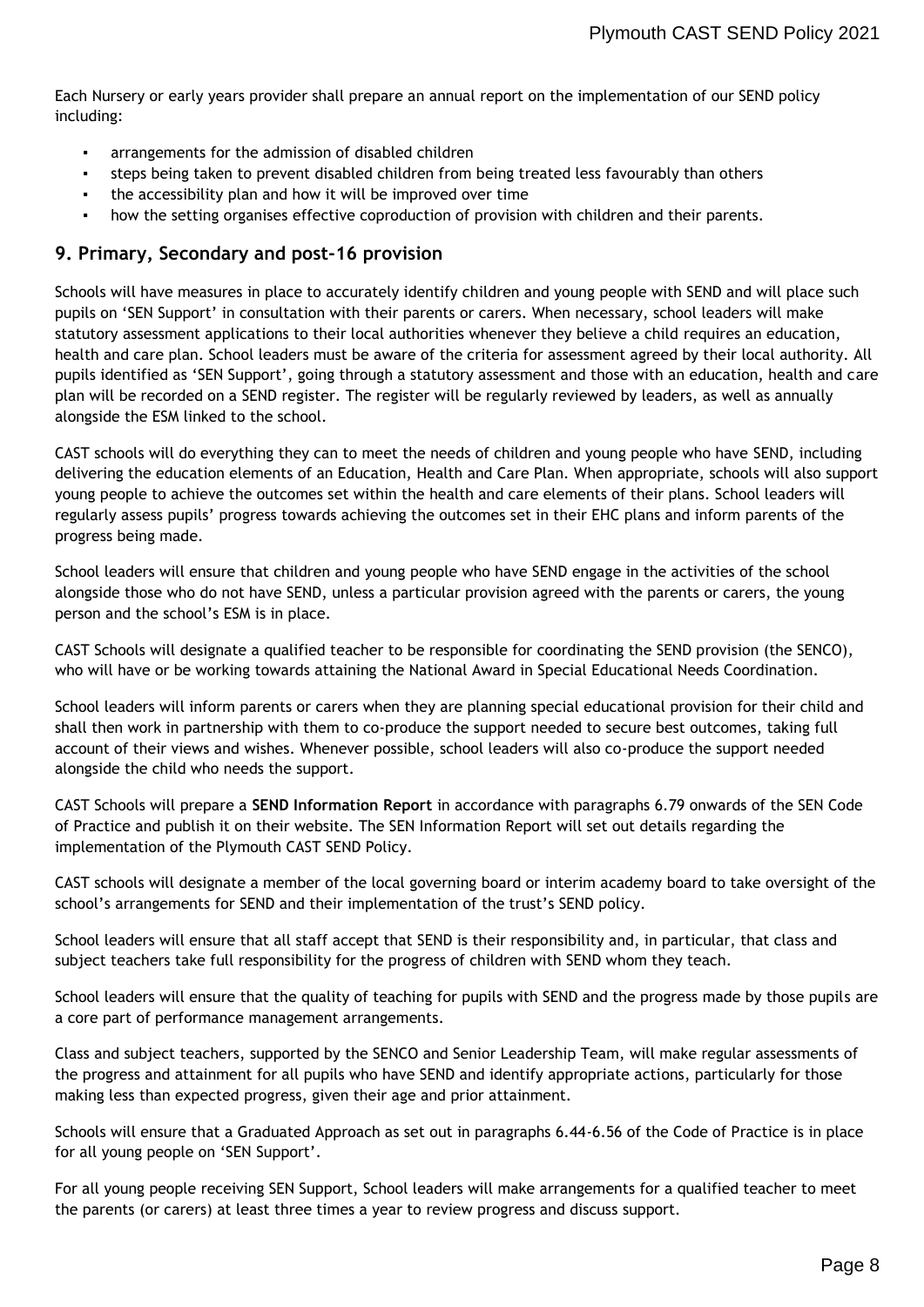## **10. Securing excellent outcomes for pupils who have SEND**

Pupils with SEND might face significantly greater challenges in learning than the majority of their peers, or have a disability which hinders their access to the teaching and facilities typically found in mainstream educational settings. There is a very large attainment gap between pupils with SEND and their peers.



5. Attainment and progress by pupil characteristics (Table N1a, N1b, N2, N4a,

At Plymouth CAST, the primary focus when looking to secure positive outcomes for pupils who have SEND is to help them narrow their attainment gap with **other pupils nationally**. Nevertheless, the trust recognises that children and young people who have SEND need to secure positive outcomes in all areas of learning, in their own physical and mental health and socially. Therefore, as well as measuring the academic attainment and progress of pupils who have SEND, CAST schools are likely to have specific ways of measuring pupils progress across other measures, including against the targets in their education, health and care plans or individual education plans, where relevant, or by measuring improvements to pupils' behaviour over time.

#### **11. Supporting our Schools**

We shall offer a SEND service to all our schools to advise and support them in the implementation of the Plymouth CAST SEND Policy and in the improvement of outcomes for all children and young people who have SEND. The service offer will include:

- SEND audits and reviews of provision
- Pre-Ofsted preparation
- Legal advice
- Support for identification and intervention
- Staff training and conferences
- SENCO cluster meetings to inform and share best practice
- Specialist assessments
- Fostering of partnership working and the brokering of support services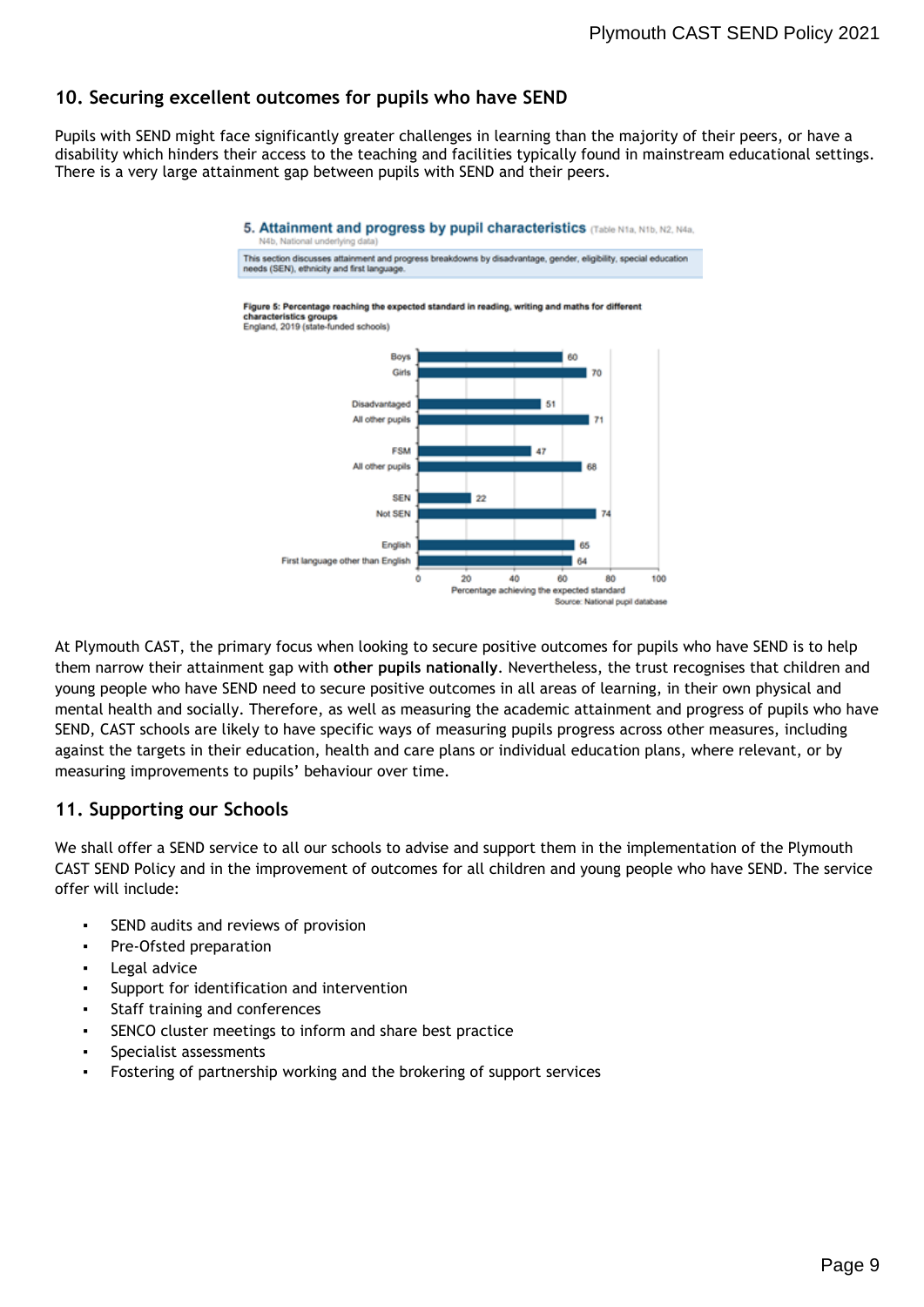## **12. Role of the Special Educational Needs Co-ordinator (SENCO)**

The SENCO plays an essential role in SEND provision and is responsible for the day-to-day operation of the SEND Policy. This involves working with the Head Teacher, staff, parents/carers and other agencies to determine the strategic development of this policy. The main responsibilities of the SENCO are:

- Overseeing the day-to-day operation of the SEND Policy, focusing on high aspirations and improving outcomes
- Delivering an outcomes-focused and co-ordinated plan for SEND students and their families
- Attending and contributing to SENCO cluster meetings at least termly
- Staff development on SEND matters
- Responding to changes in SEND Policy, locally and nationally
- Ensuring annual reviews of children with EHCPs are conducted accurately
- Supporting departments and Year Leaders in understanding SEND issues and assisting with developing effective strategies for improved outcomes and provision
- Line managing Inclusion staff
- Liaising with external agencies, including Health and Social Services
- Liaising with the Designated Teacher for Looked after Children
- Liaising with other providers regarding transitional arrangements
- Liaising with parents/ carers
- Working with senior leaders within the school to ensure compliance with the Equality Act (2010)
- Providing advice on the financial resources required to effectively support SEND pupils
- Arranging assessments for Access Arrangements for Examinations
- Analysing school performance data that impacts on improved outcomes for SEND students
- Ensure that the SEND Register is up to date
- Training teachers to ensure they are able to meet the needs of their students with quality first teaching
- Undertake regular reviews of the overall effectiveness of interventions employed in the academy for SEND students
- Stay aware of latest changes and updates to SEND practice nationally and of the latest approaches to SEND support and intervention
- Quality assure the effectiveness of staff working in the SEND Department, including all TAs
- Update own professional knowledge and understanding of SEND education by regularly interacting with research and wider reading, and by joining discussion groups, professional networks and associations

## **13. Remote Education**

Schools will ensure that pupils with SEND have full access to appropriate *remote learning* opportunities for:

- Homework/home learning;
- During periods of extended non-attendance at school due to a medical condition or special need/disability;
- During periods of enforced school closure such as extreme weather, utility failure, local/national lockdown, or local elections etc.

Schools will ensure that pupils with SEND have the necessary computer hardware and software to enable them to access remote learning.

The school SENCo will ensure that pupils with SEND and their parents/carers are supported with accessing the remote learning offer. and with the maintenance of any specialist physical or cognitive programmes during a period of school closure or enforced non-attendance.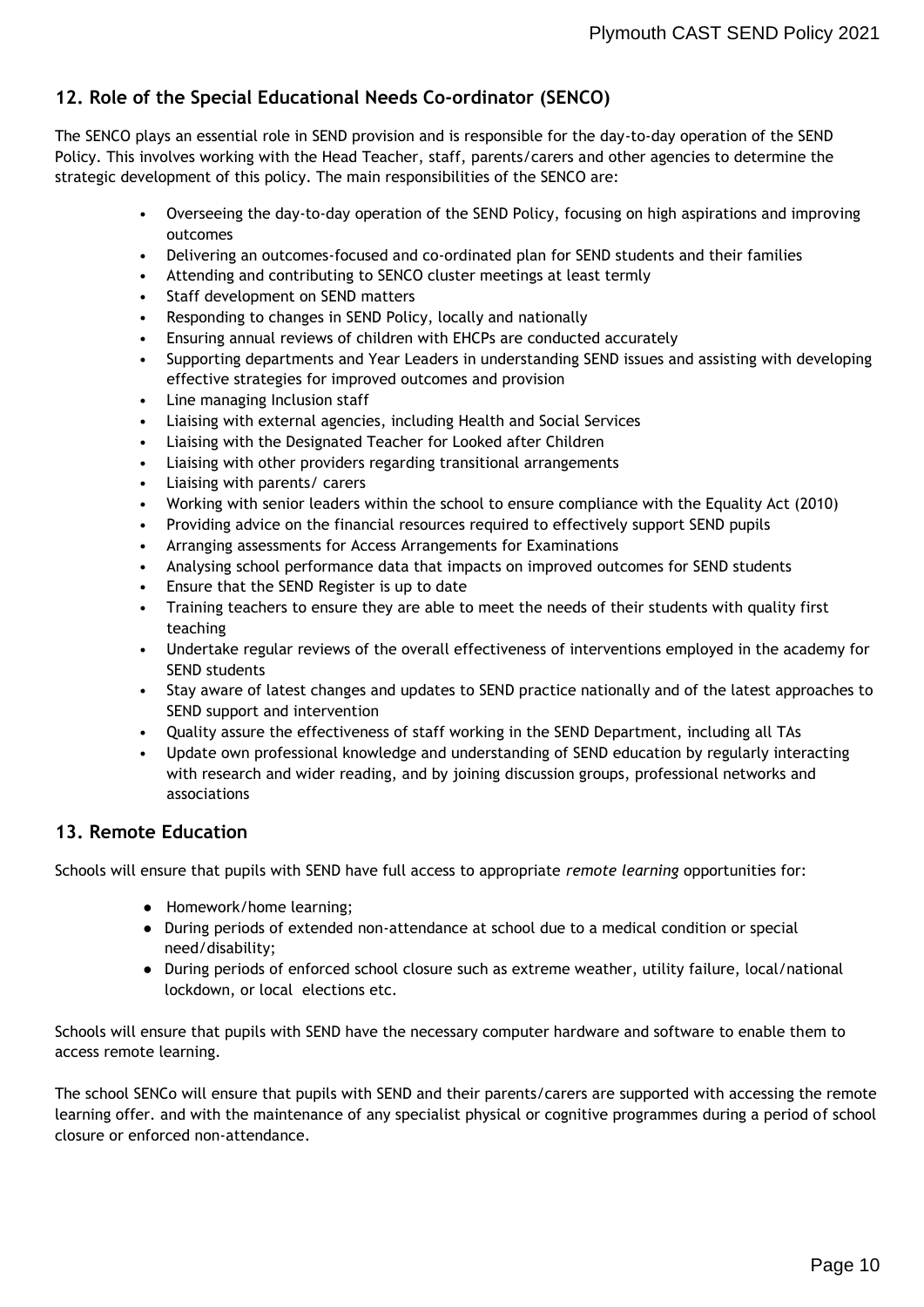## **14. Careers Education**

Good career guidance is critical to support all pupils to have high aspirations and to capitalise on the opportunities available to them; this is particularly important for pupils with SEND. This process should begin in primary schools through engagement with industry, commerce, services and the forces, and education to remove stereotypical or restrictive views of employment, further education, training, or higher education opportunities.

Secondary schools should aim to fully meet the Gatsby Benchmarks, and for pupils with SEND, pay particular attention to *Gatsby Benchmark 3: Addressing the Needs of Each Student*. Schools should ensure that the learning needs of pupils with SEND are taken into account to ensure full access to the programme of career guidance and support, and to raise aspirations.

## **15. Extra-Curricular Activities**

Schools should ensure that pupils with SEND have full access to the programme of extra-curricular activities. Schools should:

- Ensure that extra-curricular activities are fully accessible for all pupils
- Monitor participation levels. These should be at least in-line with the percentage of pupils with SEND in the cohort accessing the activity.
- Discuss extra-curricular opportunities with pupils with SEND and their parents.
- Consider the provision of specific activities for pupils with SEND in addition to full access to the programme for all pupils.
- Ensure that staff and outside providers running extra-curricular activities are fully aware of the SEND needs of individual pupils where this is necessary to ensure their successful participation, safety and welfare.

#### **16. Behaviour Policy and Exclusions**

Pupils with SEND are more likely to be excluded from school than pupils without a special educational need or disability.

In England in 2019:

- The permanent exclusion rate (proportion of overall school population) for SEN pupils with an education, health and care (EHC) plan was 0.15, and for pupils with SEN with no EHC plan (SEN support) it was 0.32, compared to 0.06 for those pupils without SEN.
- The fixed period exclusion rate was higher also, at 16.11 for EHC pupils and 15.59 for SEN support pupils, compared to 3.57 for those not eligible.

Schools should ensure that behaviour policies are fully inclusive, and that the needs of pupils with SEND are specifically considered during the development, implementation and evaluation of policy.

The engagement of pupils with SEND with the school's behaviour policy must be carefully monitored, and where necessary, policy changes made or individual intervention/support provided.

Exclusion rates must be carefully monitored to ensure that this sanction is not being used disproportionately for pupils with SEND.

Where behaviour sanctions, including exclusion, are used for pupils with SEND, schools must ensure that the behaviours that have led to the application of sanctions are not due to the school failing to meet the academic, health, welfare or social needs of the pupils. Where necessary revisions to learning programmes, the provision of additional support, staff training or work with external agencies should be actioned.

Schools must engage with the Trust; local authority and other relevant agencies as soon as a child with SEND becomes at risk of exclusion.